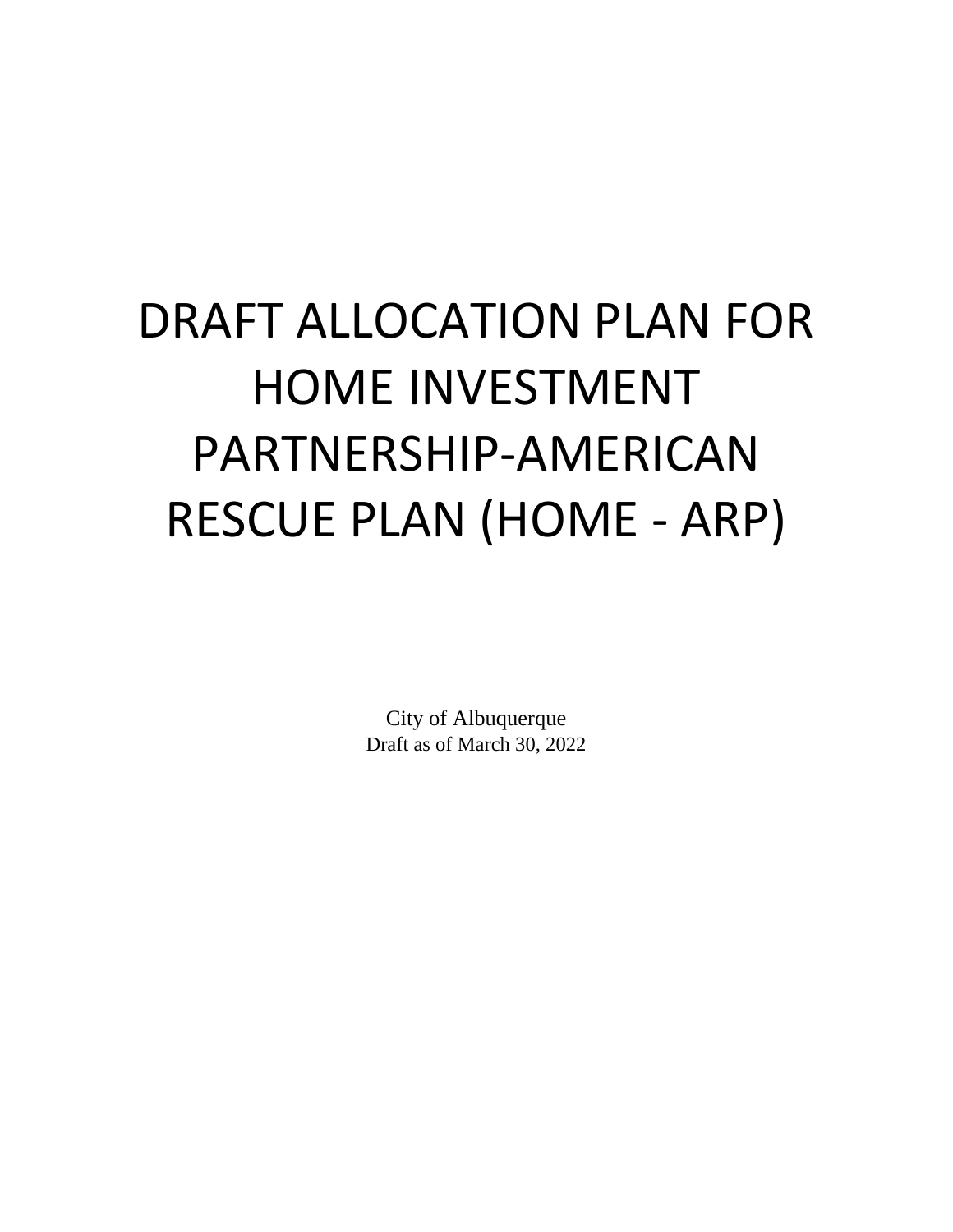# **Background**

As part of the American Rescue Plan (ARP), the City of Albuquerque was allocated \$7,412,150 in HOME Investment Partnership (HOME) funds to assist individuals or households who are homeless or, at risk of homelessness and other vulnerable populations. The purpose of HOME-ARP funds is to reduce homelessness and increase housing stability, and the funds may be used for housing development, rental assistance, supportive services, and non-congregate shelter. In order to receive its HOME-ARP allocation, the City of Albuquerque must develop and submit a HOME-ARP Allocation Plan to the U.S. Department of Housing and Urban Development (HUD). The City of Albuquerque has developed this Allocation Plan using the template provided by HUD. More information about HOME-ARP may be found at: [https://www.hudexchange.info/programs/home-arp/.](https://www.hudexchange.info/programs/home-arp/)

## **Consultation**

#### **Summary of Consultation Process**

Before developing its plan, the City of Albuquerque was required to consult with the Albuquerque Continuum of Care (CoC) membership, homeless and domestic violence service providers, veterans' groups, public housing agencies (PHAs), public agencies that address the needs of the qualifying populations, and public or private organizations that address fair housing, civil rights, and the needs of persons with disabilities, at a minimum.

The City of Albuquerque conducted two main consultation activities. The first was a presentation at the Albuquerque Strategic Collaborative (ASC) meeting, which functions as the Albuquerque CoC membership meeting. The ASC is a collaborative group of Public Housing Agencies, Homeless Provider Agencies, Veteran Organizations, Healthcare Providers, Social Service Agencies, Government entities, Higher Education and Housing Development Agencies whose mission is to improve the system of care that exists in Albuquerque for people experiencing homelessness. A total of 29 representatives from such agencies were present as part of the HOME ARP discussion. The meeting was held on January 13, 2022. The other consultation activity was conducted at a Homeless Coordinating Council (HCC) Housing Committee. The HCC is a collaborative body made up of members from the City of Albuquerque, the County of Bernalillo, and the Board of Regents of the University of New Mexico, and the HCC Housing Committee's purpose is to implement strategies that increase the supply of safe, decent affordable rental housing for very low-income people. A total of 10 members attended the meeting in which the HOME ARP was discussed. This meeting was held on January 19, 2022. Overall, 22 agencies and 39 of their respective members were consulted. Both meetings were conducted via Zoom. For the consultation process, the City of Albuquerque developed a presentation to inform meeting participants of the HOME ARP funding, including HOME ARP requirements, Eligible Activities, and Qualifying Population. In addition to ensuring HOME ARP was in both committees' agenda for discussion, email reminders were sent to inform committee members of the importance of not only attending but engaging in such discussion. The Department of Family & Community Services also had separate consultation meetings with the with Albuquerque Housing Authority and the Bernalillo County Housing Department to explore whether it would be possible to use project-based vouchers in a HOME ARP project. Lastly, the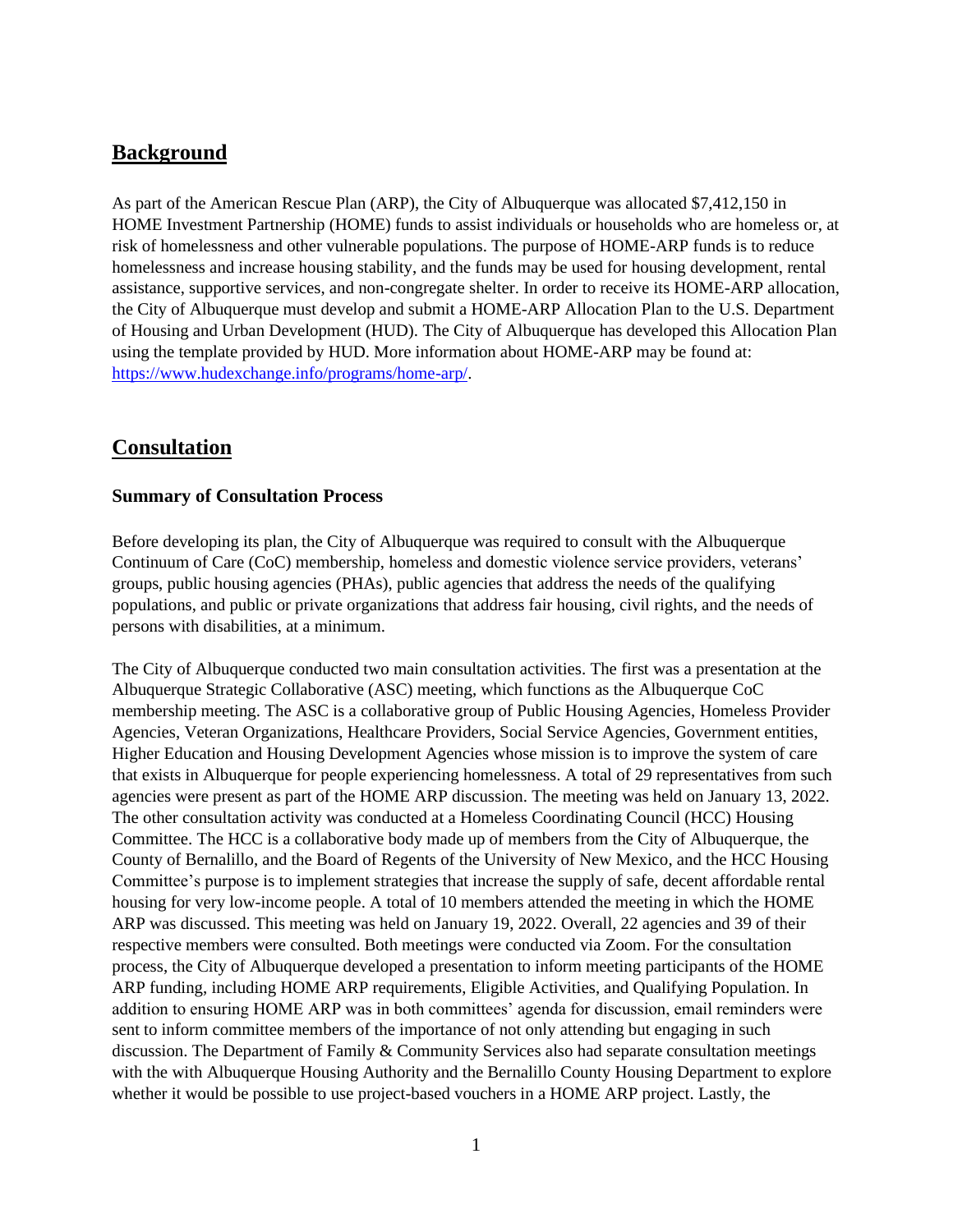Department of Family and Community Services consulted with the City of Albuquerque Office of Civil Rights on March 15, 2022, regarding fair housing, civil rights, and the needs of persons with disabilities as it applies to the Allocation Plan.

| <b>Agency/Org Consulted</b>                               | <b>Type of Agency/Org</b>                                                       | <b>Method of</b><br><b>Consultation</b> |  |
|-----------------------------------------------------------|---------------------------------------------------------------------------------|-----------------------------------------|--|
| <b>Albuquerque Health Care for the</b><br><b>Homeless</b> | <b>Homeless Provider/Healthcare</b><br><b>Provider/People with Disabilities</b> | <b>Meeting</b>                          |  |
| <b>Albuquerque Housing Authority</b>                      | <b>Public Housing Agency</b>                                                    | <b>Meeting</b>                          |  |
| <b>Bernalillo County</b>                                  | <b>Public Agency</b>                                                            | <b>Meeting</b>                          |  |
| <b>Bernalillo County Housing Dept.</b>                    | <b>Public Housing Agency</b>                                                    | <b>Meeting</b>                          |  |
| <b>Blue Cross Blue Shield</b>                             | <b>Managed Care Organization</b>                                                | <b>Meeting</b>                          |  |
| <b>Catholic Charities</b>                                 | <b>Homeless Provider</b>                                                        | <b>Meeting</b>                          |  |
| <b>City of Albuquerque</b>                                | <b>Public Agency</b>                                                            | <b>Meeting</b>                          |  |
| <b>Cuidando los Niños</b>                                 | <b>Homeless Provider</b>                                                        | <b>Meeting</b>                          |  |
| <b>Family Promise</b>                                     | <b>Homeless Provider</b>                                                        | <b>Meeting</b>                          |  |
| <b>Greater Albuquerque Housing</b><br>Partnership         | <b>Housing Developer</b>                                                        | <b>Meeting</b>                          |  |
| <b>Mortgage Finance Authority</b>                         | <b>Housing Agency</b>                                                           | <b>Meeting</b>                          |  |
| <b>New Mexico Coalition to End</b><br><b>Homelessness</b> | <b>Homeless Provider</b>                                                        | <b>Meeting</b>                          |  |
| <b>New Mexico Veterans Integration</b><br><b>Center</b>   | <b>Veterans/Homeless Provider</b>                                               | <b>Meeting</b>                          |  |
| Office of Civil Rights - City of<br>Albuquerque           | <b>Public Agency/Fair Housing &amp;</b><br><b>Civil Rights</b>                  | Email                                   |  |
| <b>Presbyterian Healthcare Services</b>                   | <b>Managed Care Organization</b>                                                | <b>Meeting</b>                          |  |
| <b>Supportive Housing Coalition</b>                       | <b>Homeless Provider/People with</b><br><b>Disabilities</b>                     | <b>Meeting</b>                          |  |
| <b>Tenderlove Community Center</b>                        | <b>Homeless Provider</b>                                                        | <b>Meeting</b>                          |  |
| <b>Therapeutic Living Services</b>                        | <b>Homeless Provider/People with</b><br><b>Disabilities</b>                     | <b>Meeting</b>                          |  |
| <b>United Way of Central New</b><br><b>Mexico</b>         | <b>Funder/Private Agency</b>                                                    | <b>Meeting</b>                          |  |
| <b>University of New Mexico</b>                           | <b>Higher Education/Public Agency</b>                                           | <b>Meeting</b>                          |  |
| <b>NM VA Health Care System</b>                           | <b>Veterans/Public Agency</b>                                                   | <b>Meeting</b>                          |  |
| <b>Western Sky Community Care</b>                         | <b>Managed Care Organization</b>                                                | <b>Meeting</b>                          |  |

## **Summary of Feedback Received**

Of the four eligible activities, agencies indicated a need for affordable housing as the most urgent need in Albuquerque. Affordable housing would be the long-term solution. Other suggestions included the need for Tenant Based Rental Assistance (TBRA), developing a non-congregate shelter, and supportive services such as case management and rental housing counseling. The discussion around these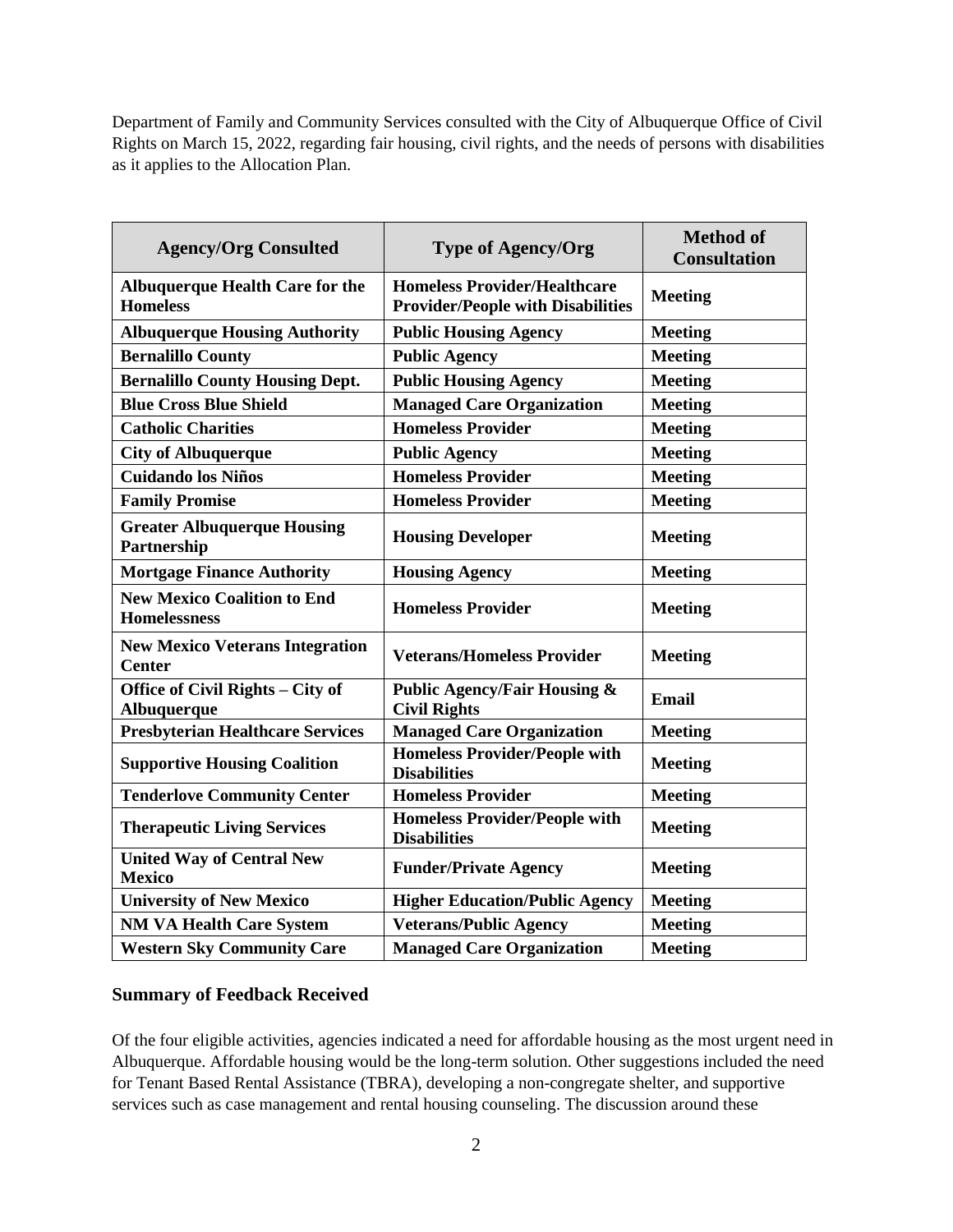suggestions acknowledged that these activities are a short-term solution to the bigger issue of lack of affordable housing. For example, agencies indicated that a non-congregate shelter is needed to provide shelter until affordable housing becomes available. Those consulted also expressed concern about creating additional housing vouchers via Tenant Based Rental Assistance (TBRA), because many tenants with housing vouchers are struggling to find landlords willing to accept vouchers in the current rental market. As such, developing new affordable housing units was seen to be the most critical eligible activity. The feedback is consistent with reports and assessments regarding Albuquerque's affordable housing and homelessness needs. Lastly, during the HCC Housing Committee meeting, members indicated decisions regarding the HOME ARP allocation should be guided by current data, which as stated above indicate an immediate need for additional affordable housing.

## **Needs Assessment and Gaps Analysis**

#### **Gaps Analysis**

| <b>Homeless</b>                        |                          |                 |                       |                            |                     |                                          |                 |                                 |    |
|----------------------------------------|--------------------------|-----------------|-----------------------|----------------------------|---------------------|------------------------------------------|-----------------|---------------------------------|----|
|                                        | <b>Current Inventory</b> |                 |                       | <b>Homeless Population</b> |                     |                                          |                 |                                 |    |
|                                        |                          | Family          |                       | <b>Adults Only</b>         | Vets                | Family                                   | Adult           | <b>Victims</b><br>Vets<br>of DV |    |
|                                        | $#$ of<br><b>Beds</b>    | $#$ of<br>Units | $#$ of<br><b>Beds</b> | $#$ of<br>Units            | # of<br><b>Beds</b> | HH (at<br><b>HH</b><br>least 1<br>child) | (w/o)<br>child) |                                 |    |
| <b>Emergency Shelter</b>               | 425                      | 25              | 604                   |                            | 32                  |                                          |                 |                                 |    |
| Transitional<br>Housing                | 320                      | 108             | 200                   |                            | 48                  |                                          |                 |                                 |    |
| Permanent<br><b>Supportive Housing</b> | 430                      | 188             | 1114                  |                            | 470                 |                                          |                 |                                 |    |
| Rapid ReHousing                        | 662                      | 216             | 98                    |                            | 51                  |                                          |                 |                                 |    |
| <b>Other Permanent</b><br>Housing      | 116                      | 29              | $\qquad \qquad$       |                            | --                  |                                          |                 |                                 |    |
| <b>Sheltered Homeless</b>              |                          |                 |                       |                            |                     | 123                                      | 657             | 89                              | 84 |
| Unsheltered<br>Homeless                |                          |                 |                       |                            |                     | 3                                        | 351             | 41                              | 29 |

Table 1: Homeless Needs Inventory and Analysis

**Data Sources:** 1. 2021 Albuquerque Point in Time Count (PIT); 2. 2021 Continuum of Care Inventory Housing Inventory Count (HIC)

The City of Albuquerque evaluated the size and demographic composition of qualifying populations within its boundaries and assess the unmet needs of those populations. In addition, the City identified any gaps within its current shelter and housing inventory as well as the service delivery system. The City used current data (including point in time count and housing inventory count), other data available through CoCs and City of Albuquerque, and consultations with service providers to quantify the individuals and families in the qualifying populations and their need for additional housing, shelter, or services.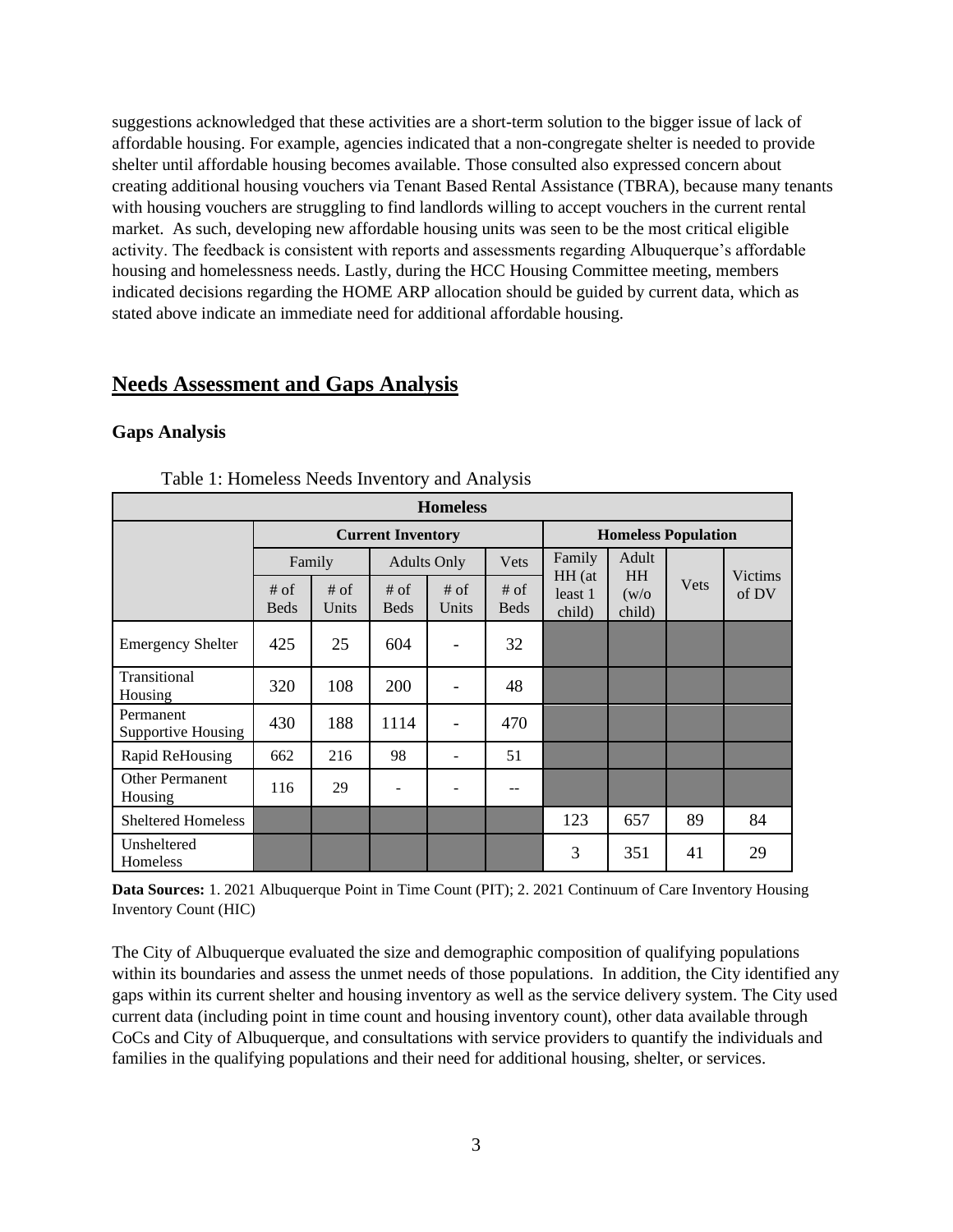Data from the 2021 CoC Inventory Count (HIC) indicate that while Albuquerque has approximately 1,029 emergency shelter beds on any given night for single adults and families with children, there are at least 351 unsheltered single adults and 3 unsheltered families on any given night. The data indicates that Albuquerque needs additional shelter beds, especially for single adults. Albuquerque also has 1,302 units of Permanent Supportive Housing (PSH) and 314 units of Rapid Re-Housing (RRH). However, on any given night there are at least 1,134 households with single adults or families with children experiencing homelessness. We know that most of these households will need PSH or RRH to exit homelessness, and the current programs are operating at or near capacity. Therefore, there is a need for significantly more supportive housing units in Albuquerque.

| <b>Non-Homeless</b>                                                                       |                          |                      |                     |  |  |
|-------------------------------------------------------------------------------------------|--------------------------|----------------------|---------------------|--|--|
|                                                                                           | <b>Current Inventory</b> | <b>Level of Need</b> | <b>Gap Analysis</b> |  |  |
|                                                                                           | # of Units               | # of Households      | # of Households     |  |  |
| <b>Total Rental Units</b>                                                                 | 137, 131 (2016)          |                      |                     |  |  |
| Rental Units Affordable to HH at 30%<br>AMI (At-Risk of Homelessness)                     | 4.040                    |                      |                     |  |  |
| Rental Units Affordable to HH at 50%<br><b>AMI</b> (Other Populations)                    | 16,360                   |                      |                     |  |  |
| 0%-30% AMI Renter HH w/ 1 or more<br>severe housing problems<br>(At-Risk of Homelessness) |                          | 25,565               |                     |  |  |
| 30%-50% AMI Renter HH w/ 1 or more<br>severe housing problems<br>(Other Populations)      |                          | 23,075               |                     |  |  |
| <b>Current Gaps</b>                                                                       |                          |                      | 28,240              |  |  |

**Data Sources:** 1. City of Albuquerque 2018-2022 Consolidated Plan

## **Summary of size and demographic composition of qualifying populations within the City of Albuquerque**

According to the 2021 Albuquerque Point-In-Time (PIT) count there are 1,567 people who are experiencing homelessness in Albuquerque. The count includes people that are staying in emergency shelters, residing in transitional housing, and those that are unsheltered.

The 2021 Albuquerque PIT count reports that out of the 1,567 people who are experiencing homelessness in Albuquerque 305 are under 18 years old and 101 are age 18 to 24. The data shows that 546 are females, 1,105 are males, 11 people describe themselves as transgender, and 5 people indicate that they are gender non-conforming. The data indicates that 805 people identified themselves as non-Hispanic or non-Latino, and 762 people identified themselves as Hispanic or Latino. Regarding race most of the people from the PIT count indicated that they are White (982), American Indian or Alaska Native (327), and Black or African American (146).

The Albuquerque 2021 PIT count identifies that the 516 people experiencing homelessness are chronically homeless in which 172 of them are unsheltered. The PIT count also shows that there are 119 Veterans experiencing homelessness. The data indicates that 110 of the homeless Veterans are males, and 40% of the homeless Veterans are chronically homeless. The PIT count also identifies 93 unaccompanied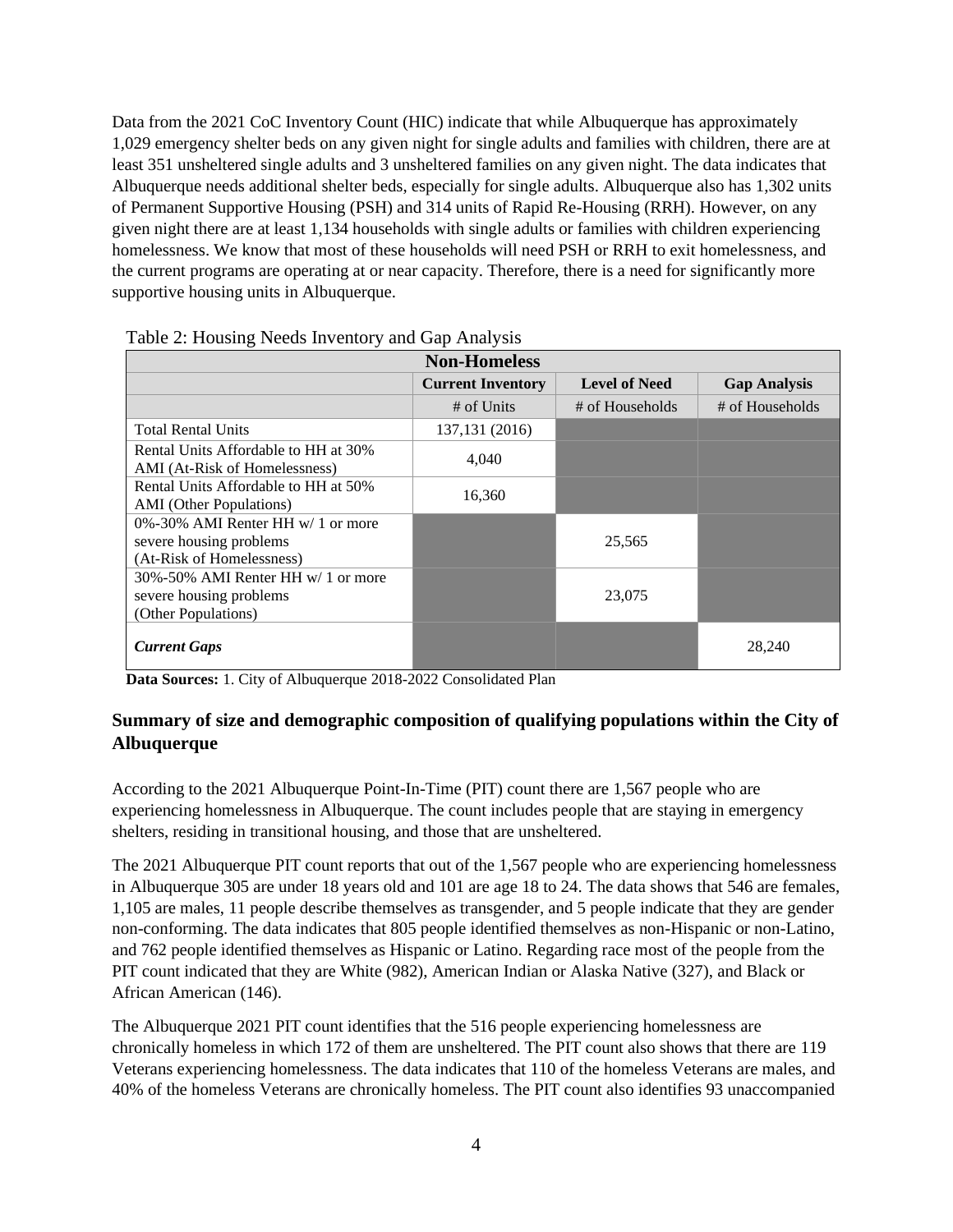youth in which 23 are considered chronically homeless. The data shows that 13 of the unaccompanied youth report that they are residing at emergency shelters and 10 are unsheltered.

The Albuquerque 2021 PIT count also identifies other homeless subpopulations. 381 adults report that they have severe mental illness, 322 adults report that they have substance abuse issues, 12 adults report that they have HIV/AIDS, and 113 adults report that they are survivors of domestic violence.

Current data from the 2020 New Mexico Domestic Violence Report by Dr. Betty Caponera, released in December 2021, shows that Bernalillo County, which is the county that Albuquerque is located, indicates an increase in domestic violence incidents in the past 8 years. The increase of these incidents has resulted in an increase in homelessness for survivors of domestic violence in Bernalillo County. From the 2020 New Mexico Domestic Violence Report Bernalillo County ranks 3<sup>rd</sup> in New Mexico for having the most cases of domestic violence incidents.

The 2020 New Mexico Domestic Violence Report shows that there are 2,817 adults and 398 children who are survivors of domestic violence that are experiencing homelessness in Bernalillo County. The data from the report indicates that 56 % of survivors of domestic violence in Bernalillo County consider themselves as Hispanic. The data from the report also shows that 61% of survivors of domestic violence in Bernalillo County are age 22 to 40.

In Albuquerque, the greatest risk of homelessness is among renters. According to the City of Albuquerque's 2018-2022 Consolidated Plan "the most common housing problem in the City is cost burden, which affects 68 percent of low and moderate-income households earning less than 80 percent of AMI, including 36,384 renter households and 19,999 owner households who pay more than 30 percent of their monthly gross income for housing costs." (Page 65)

The 2018-2022 Consolidated Plan also provides other information about low-income renters. There are 56,383 low- and moderate-income households experiencing a cost burden and a severe cost burden. The two most affected groups include 12,814 small, related renter households with four or fewer household members and 15,895 other/single person renter households. Elderly renters and owners within these income ranges together comprise 12,204 households that experience cost burden or severe cost burden, representing 53 percent of all elderly households with similar income. Cost burden also impacts 3,805 large, related households of renters and owners with five or more people, representing 65 percent of similar income level large family households. Of those severely cost burdened renter households, 18,550 households earn less than 50 percent of AMI and are considered the most at risk of becoming homeless.

#### **Summary of the unmet housing and service needs of qualifying populations**

#### *Sheltered and unsheltered homeless populations*

The greatest unmet housing need for those experiencing homelessness, both sheltered and unsheltered, is for supportive housing, including rapid rehousing (RRH) and permanent supportive housing (PSH). In addition, there is a huge unmet need for safe, decent rental housing that is available to households at or below 30% AMI.

For PSH, there is both a need for scattered site PSH and single site PSH that is able to provide onsite support services, using a Housing First approach, to those with a higher level of need. The first single site PSH in Albuquerque opened in January 2022 and will provide 42 units of housing. The City is currently working with the University of New Mexico to estimate the total number of single site permanent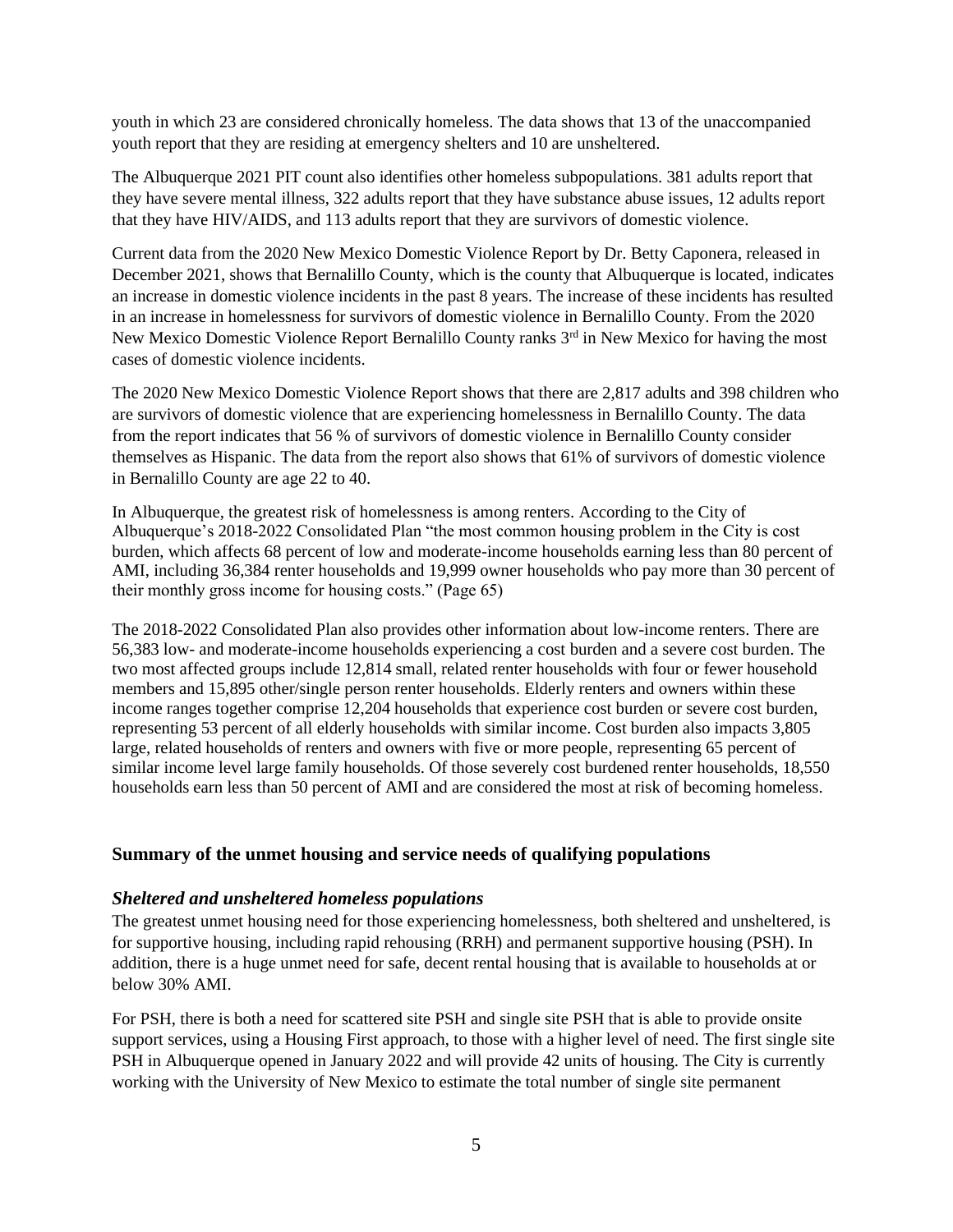supportive housing units that may be needed. While this data is not yet available, we know that 42 units will not be enough to meet the overall level of need.

It is increasingly difficult for scattered site supportive housing participants to find landlords willing to accept housing vouchers. This trend has worsened considerably under the COVID-19 pandemic. As a result, there is an unmet need for rental units that accept vouchers and do not place other barriers on renters (such as requiring renters' insurance).

Some of the most significant unmet need for services in Albuquerque for people experiencing homelessness includes:

- Targeted and coordinated street outreach services that can engage people living in unsheltered locations and provide intensive support to help them access permanent housing and other needed resources.
- Centrally located emergency shelter beds for adults and families with children that are open 24 hours a day, 7 days a week, 365 days a year and that provide robust on-site services to help people connect to safe, stable housing options. We need shelters that are designed for and able to shelter different family configurations and that are culturally accommodating and accepting to all identities. Onsite services should include case management, housing navigation, childcare, education/employment support and behavioral health services.
- Targeted services for unaccompanied youth. As part of this, we need additional shelter beds for young adults (ages 18-25) that have services targeted to meet the needs of this specific population.
- Medical respite program that can provide acute and post-acute short-term medical care for unhoused individuals post hospitalization.

## *Currently housed and at risk of homelessness, other families requiring services or housing assistance to prevent homelessness and those at greatest risk of housing instability or in unstable housing situations*

According to the City of Albuquerque's 2018-2022 Consolidated Plan, "the highest priority housing need for the City of Albuquerque is the development of additional rental housing units affordable to low- and moderate-income households." (page 67). The Consolidated Plan then goes on to say "In addressing this priority need through the implementation of an affordable rental housing development goal in the Strategic Plan, assistance should be directed to the greatest extent feasible toward the development of units affordable to the 18,550 severely cost burdened renter households who earn less than 50 percent of AMI and the subset of 12,370 extremely low-income (under 30 percent of AMI) renter households..." (page 67).

According to a 2019 Urban Institute report commissioned by the City of Albuquerque, Albuquerque has a gap of about 15,500 units of affordable housing for renter households with extremely low income. The Urban Institute identified additional alarming trends. The supply of rental units affordable to renter households with extremely low incomes is shrinking. From 2006–10 to 2012–16, the number of rental units increased by about 8,400, but the number of rental units affordable to renter households with extremely low incomes decreased by 700 (from 7,600 to 6,900). At the same time, the number of renter households with extremely low incomes is increasing. In 2012–16, 22,300 renter households had extremely low incomes, a 9 percent increase from 2006–10. Households with extremely low incomes made up about 1 in 4 renter households.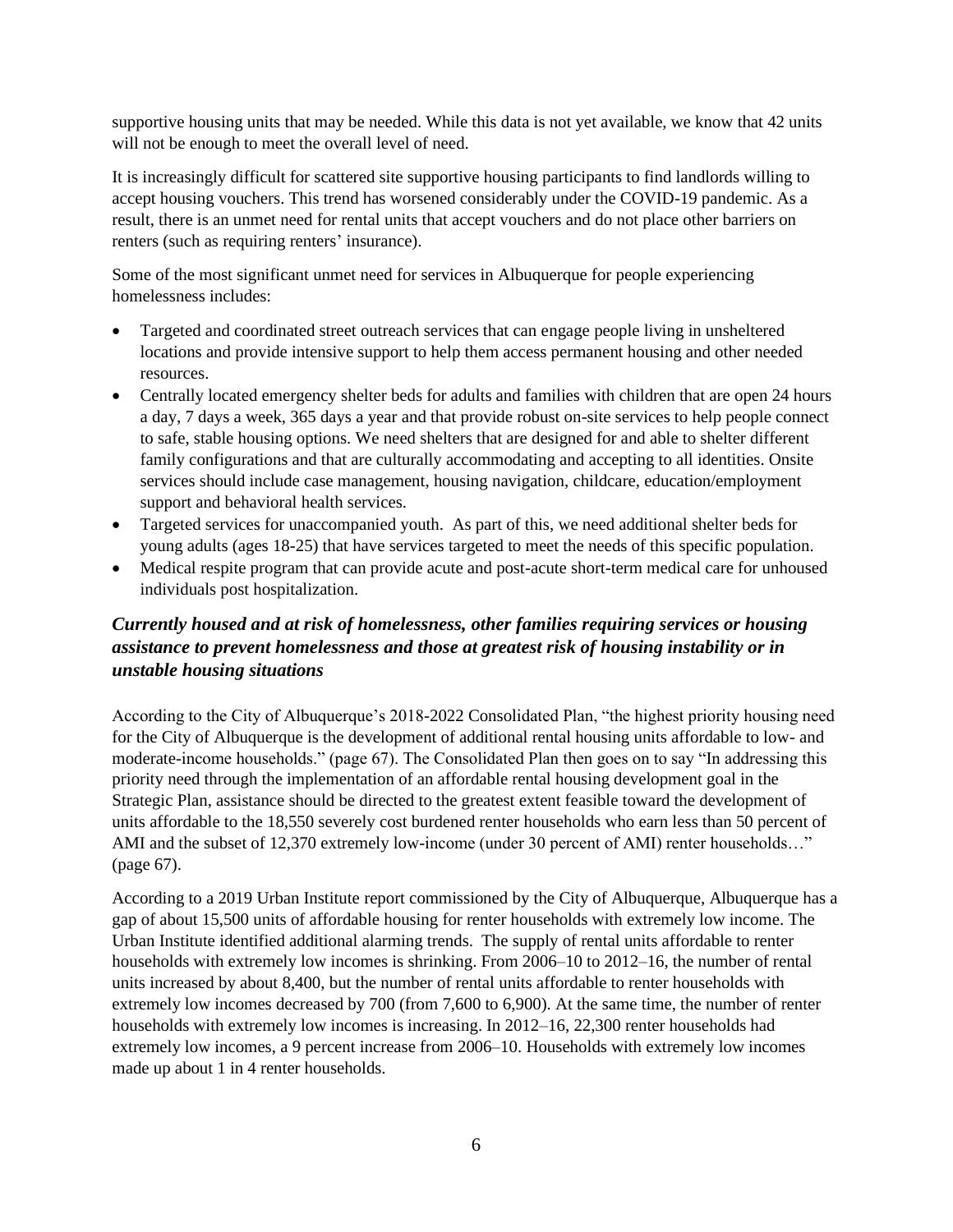Like households with a supportive housing voucher, tenants with other types of vouchers (such as Section 8 Housing Choice Voucher) are struggling to find landlords willing to accept vouchers.

There is a need to create additional rental units that are affordable to households at or below 30 and 50% AMI and to increase access to existing units on the private rental market through housing vouchers.

Tenants also need access to eviction prevention resources. Currently, the U.S. Treasury Emergency Rental Assistance Program (ERAP has enough funding to meet the overall need. But tenants need help applying for ERAP and may need assistance negotiating with their landlord while their application is being processed.

This population also has access to information about landlord tenant responsibilities and access to legal assistance when landlords are not following the law. While NM Legal Aid provides excellent services in this area, it is not enough to meet the demand for this service. In addition, tenants also need access to supportive services that can help them navigate a crisis without losing their housing. These services include substance abuse and mental health treatment, domestic violence services, legal services, and service navigation/case management that can help households link to mainstream benefits they are eligible for such as Medicaid, TANF and SNAP.

#### **Current resources available to assist qualifying populations**

#### *Congregate and Non-Congregate Shelter*

Currently, there are 11 emergency shelters in Albuquerque, which provide a total of 1086 shelter beds. The existing emergency shelters are available to serve single men, single women, unaccompanied youth, domestic violence survivors and families with children as described in the chart below.

| <b>Emergency Shelter</b>                 | <b>Population</b>          |
|------------------------------------------|----------------------------|
| <b>Albuquerque Opportunity Center</b>    | Single adult men           |
| <b>Barrett Foundation</b>                | Singe adult women and      |
|                                          | women with children        |
| <b>Family Promise</b>                    | Families with children     |
| Gateway Center at Gibson Health Hub      | Single adult men           |
| Good Shepherd Center                     | Single adult men           |
| <b>Joy Junction</b>                      | Single adult men and       |
|                                          | women, families with       |
|                                          | children                   |
| New Day Youth & Family Services          | Unaccompanied youth        |
| <b>SAFE House</b>                        | Survivors of domestic      |
|                                          | violence                   |
| <b>Wellness Motel for Families</b>       | Families with children     |
| <b>Westside Emergency Housing Center</b> | Single adult men and women |
| Amistad                                  | Unaccompanied youth        |

The City's largest shelter, the Westside Emergency Housing Center (WEHC), is located 20 miles outside the City. This shelter has 450 beds and has historically been able to meet the demand for single adult shelter. However, the WEHC is not often fully utilized, due to its remote location and because it is very large congregate setting.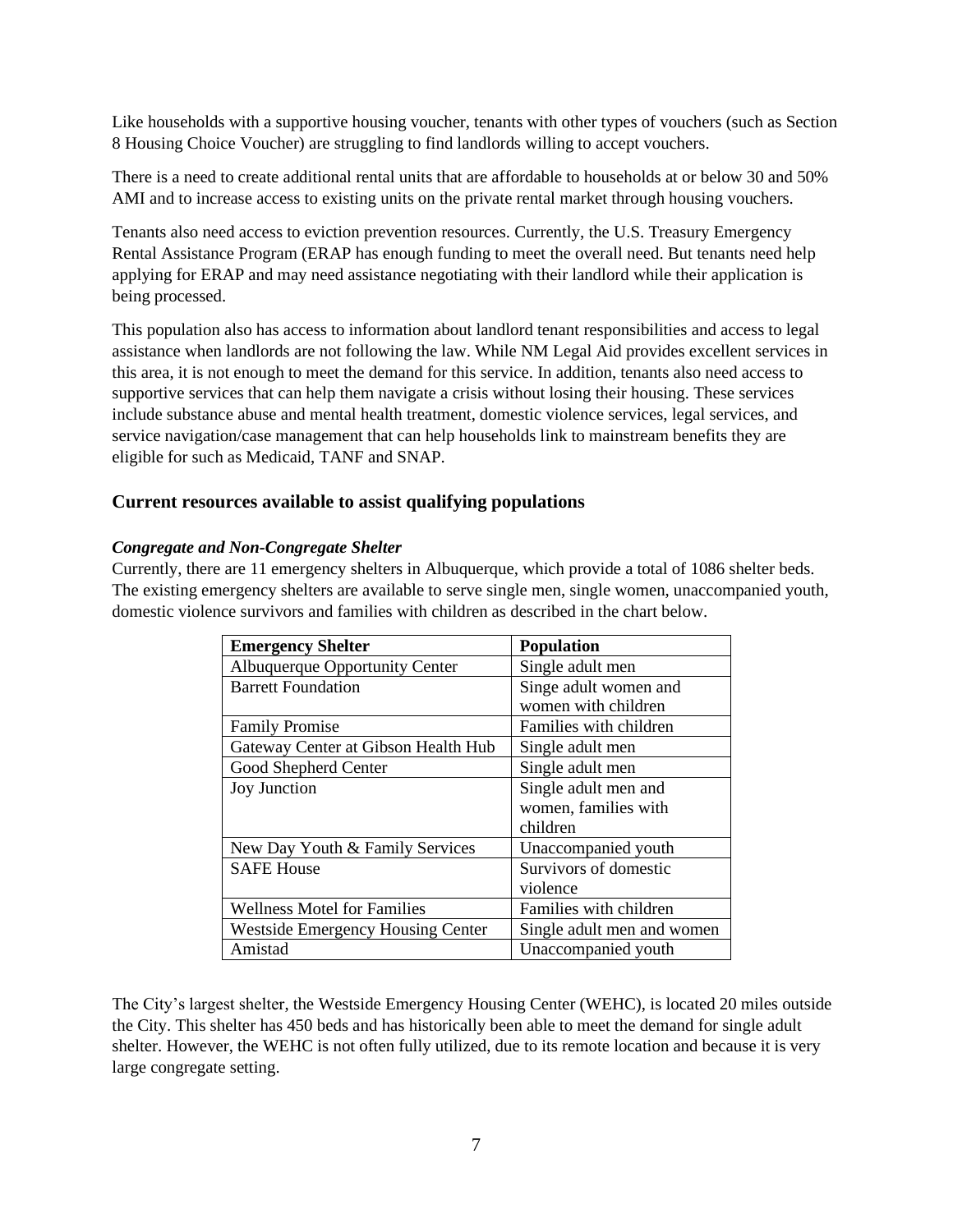Currently, the City is operating a non-congregate shelter for families with children, which serves approximately 85-90 families each night. At this point in time the City have funding to keep this shelter open until June 30, 2022, although the City is working towards keep the shelter open beyond that date.

The City is also planning for a new centrally located emergency shelter that will be located at Gibson Health Hub. This shelter will serve approximately 100 single adult men and women and 25 families with children. The first phase will open in late 2022 and will serve approximately 50 single women.

The City also contracts with several nonprofit organization to provide motel vouchers to people experiencing homelessness as a short-term form of emergency shelters.

## *Permanent Supportive Housing*

Currently there is approximately 1300 units of Permanent Supportive Housing (PSH) within the City of Albuquerque. These are operated primarily by non-profit organizations, with the exception of Veterans Administration Supportive Housing (VASH) vouchers. They are funded through HUD Continuum of Care, City of Albuquerque General Fund, State General Funding, and VA VASH. All but one of the PSH programs located within Albuquerque are scattered site programs. In January 2022, the City's first single site permanent supportive housing project opened with 42 units.

#### *Rapid ReHousing*

The City also has 314 units of Rapid ReHousing within the City of Albuquerque, funded through HUD Continuum of Care and Emergency Solutions Grant, City of Albuquerque General Fund, State of New Mexico General Fund and ARPA local recovery funds. The City has increased funding for Rapid ReHousing by \$5 million since FY18, all in non-recurring funds.

#### *Tenant Based Rental Assistance*

The primary source of TBRA is Albuquerque is the Albuquerque Housing Authority (AHA), which provides approximately 4,000 Tenant Based Housing Choice Vouchers annually. AHA fills it voucher openings through an annual lottery. The number of households who apply through the lottery always vastly exceeds the number of available vouchers each year. The City also funds HOME TBRA, targeted to survivors of domestic violence. Currently HOME TBRA funds are serving approximately 72 households.

## *Affordable Rental Units*

In addition to supportive housing and tenant-based rent assistance, the City of Albuquerque funds the construction or acquisition/rehab of new rental units that are affordable to low- and moderate-income households. Historically City-funded projects leverage the Low-Income Housing Tax Credit. The City has funded 48 privately-owned rental developments totaling 2,260 units, of which 1,794 are affordable. In addition, the City of Albuquerque currently owns 504 units of rental housing, of which 122 units are restricted for income-eligible households.

#### *Supportive Services*

A range of services exists in Albuquerque to support the qualifying population. Some of the core services are highlighted below.

Street Outreach Services: Several nonprofit organizations, including Albuquerque Health Care for the Homeless, First Nations, Heading Home and HopeWorks provide street outreach services. In FY22, the City of Albuquerque contracted with First Nations to hire a Street Outreach Coordinator to better coordinate efforts among existing street outreach providers. In addition, the City's new Albuquerque Community Safety Department has two staff that conduct outreach to people living in encampments.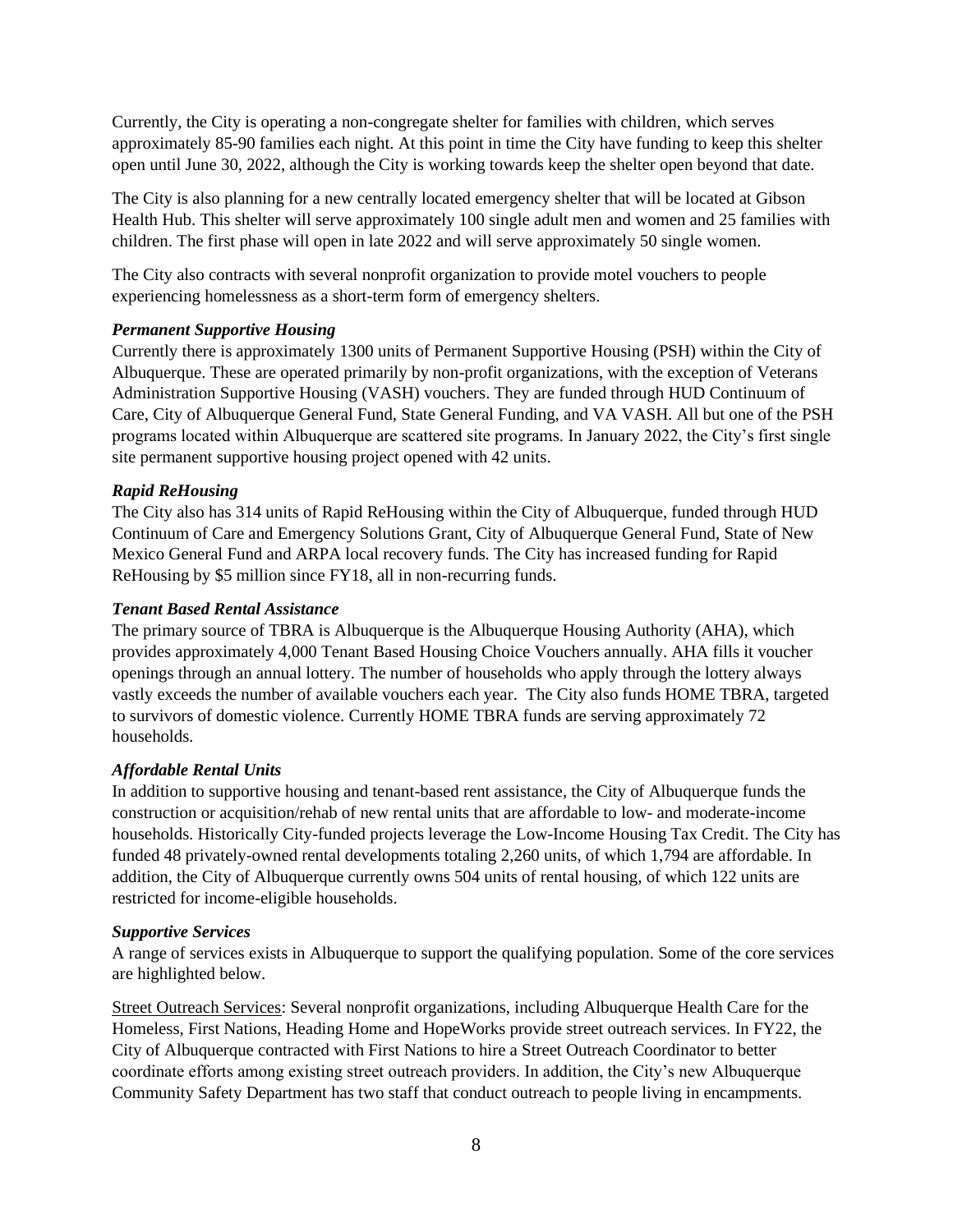Day Shelter: There are several day shelters for people experiencing homelessness in Albuquerque, which provide meals, showers, access to laundry facilities and a safe pace for people to rest in the community. Current day shelters are operated by HopeWorks, The Rock at Noon Day, God's Warehouse and the Compassion Center.

Employment**:** Goodwill Industries of New Mexico and HopeWorks provide employment support for people experiencing homelessness.

Housing Navigation**:** In 2021, the City partnered with NM Coalition to End Homelessness to launch a housing-focused helpline, called 768-HELP. NMCEH assists callers with identifying their housing needs and connecting them to appropriate housing resources via phone. Many local programs, including street outreach and shelters, also have housing navigation services integrated into their programs. Case Management/Resource Navigation**:** There are many supportive housing programs that provide case management services in Albuquerque. In addition, emergency shelters provide varying levels of housing navigation and resource management. There are limited case management services available for people who are not connected to a specific housing or shelter program.

Behavioral Health Services: There is a range of behavioral health services available in Albuquerque, from inpatient substance abuse and mental health treatment to alternative emergency response (such as mobile crisis teams), to outpatient substance abuse and mental health treatment.

Legal Services**:** New Mexico Legal Aid is the primary provider of housing-related legal services for lowand-moderate income renters in New Mexico. The City of Albuquerque provides funding support for NM Legal Aid. In addition, the City of Albuquerque Office of Civil Rights works to protect the community by prohibiting discrimination in areas of housing, public accommodation, and employment, providing a mechanism for recourse, and providing education to the community.

## **Gaps within the current shelter and housing inventory as well as the service delivery system**

#### *Emergency Shelter*

In 2019, the City commissioned a report on shelter capacity and demand in Albuquerque, entitled "Assessing Shelter Capacity and Dynamics for Accommodating the Homeless Population in Albuquerque." The report, which was based on 2019 PIT Count and shelter inventory data, identified the need for approximately 460 to 520 additional shelter bed to meet total demand for shelter.

The City is currently expanding the number of year-round emergency shelter beds available to both single adults and families. The Gateway Center at Gibson Health Hub will serve be able to approximately 100 adults and 25 families each night once fully complete. During the pandemic, the City has also addressed the growing demand for family shelter by opening a non-congregate motel for families and expanding the number of motel vouchers for families.

#### *Housing*

The "Assessing Shelter Capacity and Dynamics for Accommodating the Homeless Population in Albuquerque" found that if Albuquerque were to develop approximately 630 new permanent supportive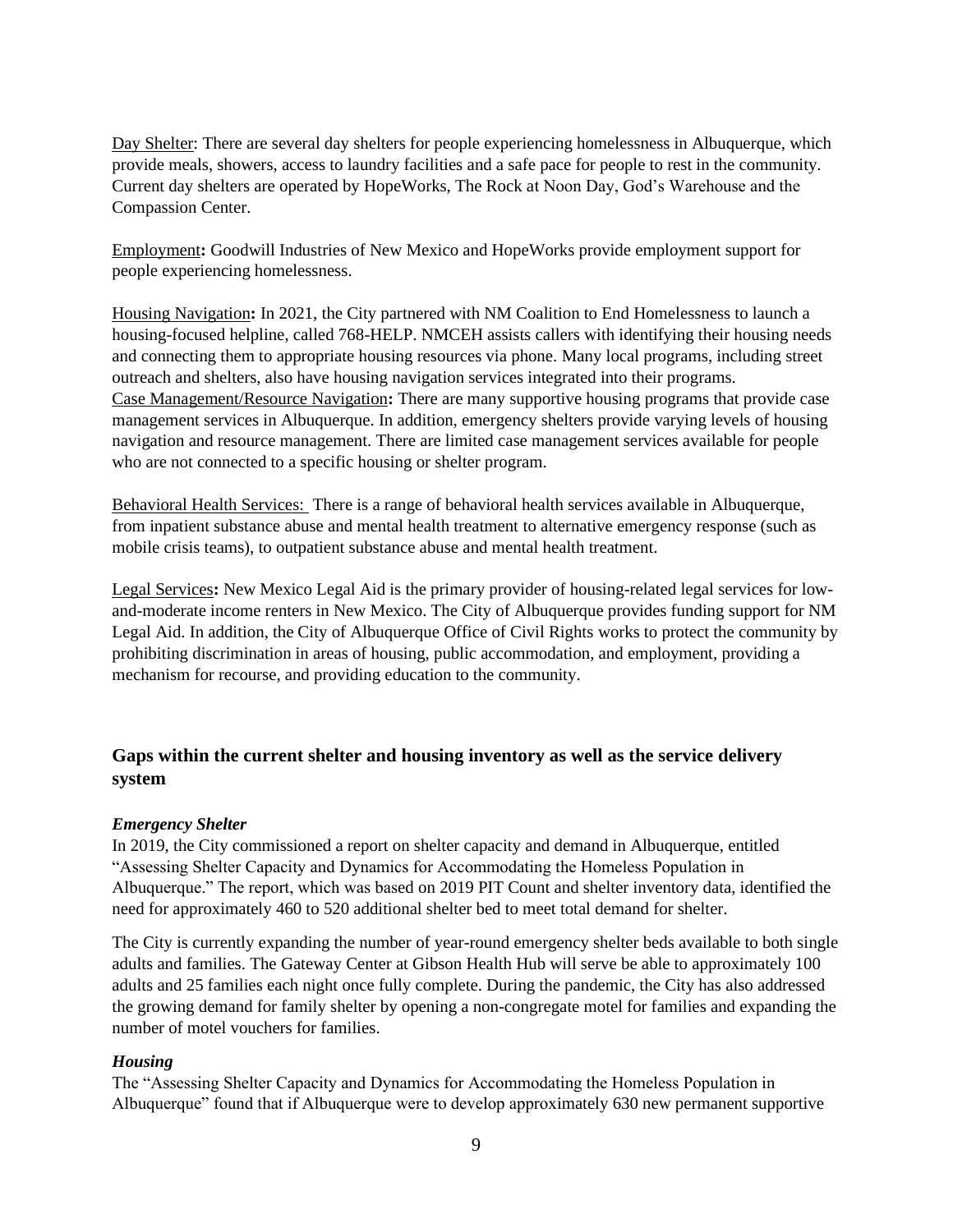housing units targeted to people experiencing chronic homelessness, the need for any additional emergency shelter beds. In addition, the report indicated that increasing the supply of rapid rehousing would also decrease the demand for emergency shelter beds.

In 2020, the City commissioned the Urban Institute to conduct a gaps analysis regarding rental housing for households at or below 30% AMI. That gaps analysis identified the need for an additional 2,200 units of PSH and an additional 800 units of RRH. That report also identified that Albuquerque has a gap of about 15,500 units of affordable housing for renter households with extremely low income.

In addition, the City of Albuquerque 2018-2022 Consolidated Plan shows a gap of 28,240 units for households at or below 50% AMI.

## *Service Delivery System*

The behavioral health services system has large gaps that need to be addressed. The City of Albuquerque and Bernalillo County recently completed a behavioral health systems gaps analysis. Some of the gaps identified by the analysis included: crisis triage bed for adults (32 beds), crisis triage center for youth (16 beds), crisis stabilization/intermediate care after hospitalization (24 beds), outpatient substance use treatment (training needed for 255 providers to serve 42,500 adults) and short-term case management and peer support specialists (144 personnel).

## **Characteristics of housing associated with instability and an increased risk of homelessness if the City of Albuquerque will include such conditions in its definition of "other populations" as established in the HOME-ARP Notice:**

This question was included in the template Allocation Plan provided by HUD but is not applicable. The City does not plan to include such conditions in its definition of "other populations."

## **Priority needs for qualifying populations**

Based on public comment as well the City's analysis of unmet need, current resources, and gaps, the City has identified a priority need to develop, either through acquisition/rehab or new construction, additional affordable rental units for the HOME-ARP qualifying populations. The City has also identified a priority need to provide supportive services to tenants in the affordable rental units developed with HOME-ARP dollars.

## **Explanation of how the level of need and gaps in its shelter and housing inventory and service delivery systems based on the data presented in the plan were determined**

Over the last several years, the City of Albuquerque has conducted several gaps analysis to understand the level of need in our community regarding shelter, housing and behavioral health services. These documents include:

- Assessing Shelter Capacity and Dynamics for Accommodating the Homeless Population in Albuquerque, November 2019, [https://www.cabq.gov/family/documents/assessing-shelter-capacity](https://www.cabq.gov/family/documents/assessing-shelter-capacity-final-report.pdf)[final-report.pdf](https://www.cabq.gov/family/documents/assessing-shelter-capacity-final-report.pdf)
- Affordable Housing and Homeless Needs Assessment, May 2020, [https://www.cabq.gov/family/documents/albuquerque-affordable-housing-and-homelessness-needs](https://www.cabq.gov/family/documents/albuquerque-affordable-housing-and-homelessness-needs-assessment.pdf)[assessment.pdf](https://www.cabq.gov/family/documents/albuquerque-affordable-housing-and-homelessness-needs-assessment.pdf)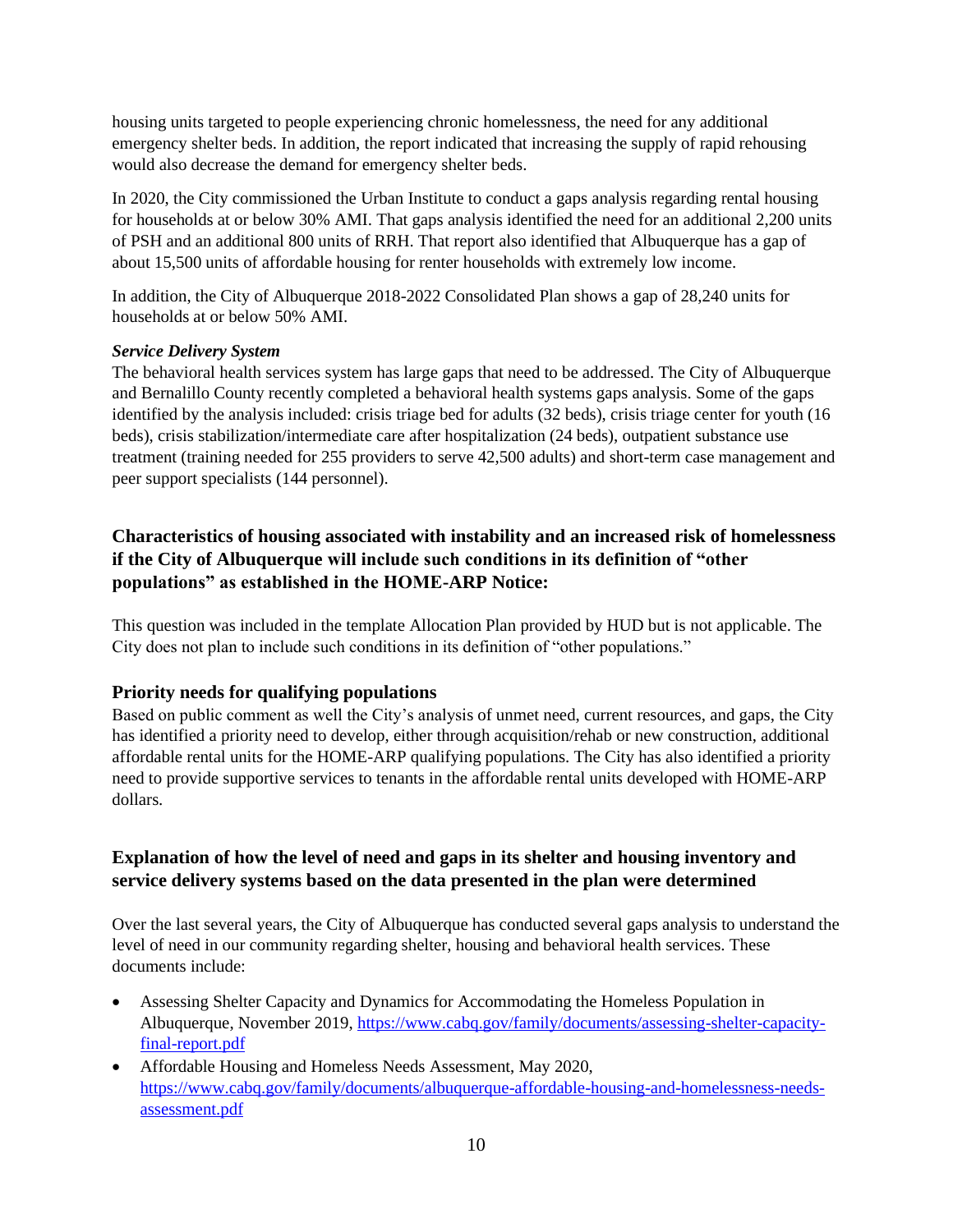- City of Albuquerque/Bernalillo County System Gap Analysis, June 2021, [https://www.cabq.gov/family/documents/master\\_final\\_gap-analysis\\_bernco\\_coa\\_071521.pdf](https://www.cabq.gov/family/documents/master_final_gap-analysis_bernco_coa_071521.pdf)
- System Gap Analysis Addendum, January 2022, [https://www.cabq.gov/family/documents/coa\\_gap](https://www.cabq.gov/family/documents/coa_gap-analysis-addendum-final-03.pdf)[analysis-addendum-final-03.pdf](https://www.cabq.gov/family/documents/coa_gap-analysis-addendum-final-03.pdf)
- In addition, the City used its 2018-2022 Consolidated Plan to identify unmet needs and gaps: <https://www.cabq.gov/family/documents/albuquerque-consolidated-plan-2018-2022.pdf>

These studies, which were all completed within the last two years, were used in conjunction with the 2018-2022 City of Albuquerque Consolidated Plan to determine unmet need and gaps.

In addition, in August 2020, the City of Albuquerque, Bernalillo County and University of New Mexico entered into an agreement to convene a Homeless Coordinating Council. The mission of the Homeless Coordinating Council is to combine the respective knowledge and expertise from these three entities, in order to develop enduring and comprehensive solutions to homelessness. The Council agreed to develop and present to the community, within 60 days of the Council's formation, a "coordinated communitywide framework of services and housing that advance solutions to the challenge" of homelessness. To create the coordinated framework of services and housing, the Homeless Coordinating Council established five Committees. Each Committee was charged with identifying gaps/needs and high impact strategies within its core focus areas: services, facilities, street outreach, affordable housing and youth housing. This Community Framework also informed the unmet need and gaps identified in the HOME ARP Allocation Plan. <https://www.cabq.gov/family/documents/housing-services-framework>

# **HOME-ARP Activities**

## **Method for soliciting applications for funding and/or selecting developers, service providers, subrecipients and/or contractors**

Based on feedback received, the Affordable Housing Development Eligible Activity will be a primary focus of the HOME-ARP funds. The City will solicit non-profit organizations to develop and operate rental housing, and provide supportive services, in accordance with HOME-ARP regulations and its own Procurement Rules and Administrative Requirements. The method for soliciting applications will be conducted through a competitive Request for Proposals (RFP). If it will help expedite the creation of affordable housing units for the qualifying population, the City may directly acquire a property and then issue an RFP to identify an entity to rehabilitate the property into affordable housing, operate the housing and/or provide services.

## **If any portion of the PJ's HOME-ARP administrative funds were provided to a subrecipient or contractor prior to HUD's acceptance of the HOME-ARP allocation plan because the subrecipient or contractor is responsible for the administration of the PJ's entire HOME-ARP grant, identify the subrecipient or contractor and describe its role and responsibilities in administering all of the PJ's HOME-ARP program.**

This question was included in the template Allocation Plan provided by HUD but is not applicable. No funds were provided to a subrecipient or contract prior to HUD's acceptance of the HOME-ARP allocation plan.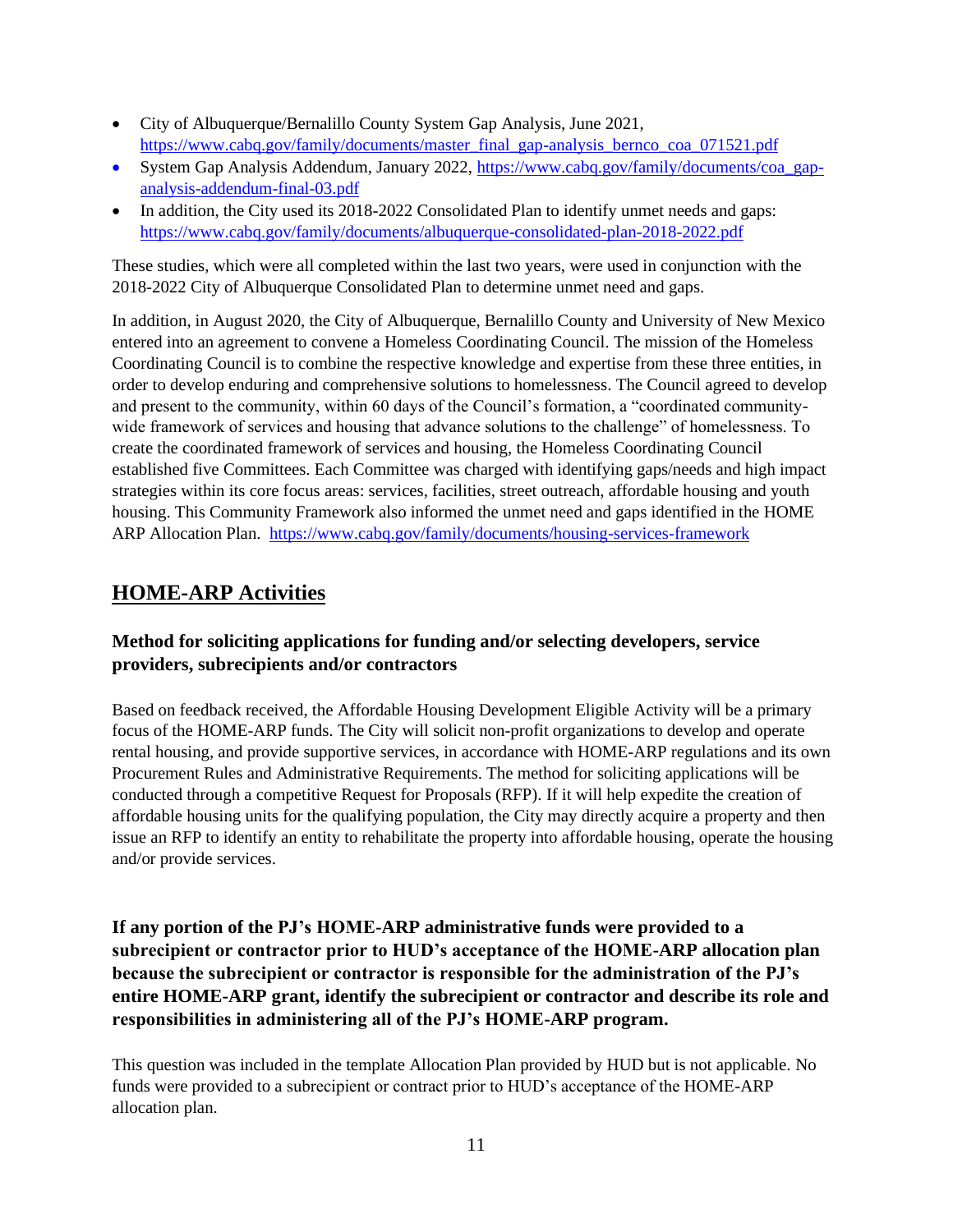## **Use of HOME-ARP Funding**

|                                                                   | <b>Funding Amount</b> | <b>Percent of the</b><br>Grant | <b>Statutory</b><br>Limit |
|-------------------------------------------------------------------|-----------------------|--------------------------------|---------------------------|
| <b>Supportive Services</b>                                        | \$700,000             |                                |                           |
| Acquisition and Development of Non-<br><b>Congregate Shelters</b> | \$0                   |                                |                           |
| <b>Tenant Based Rental Assistance (TBRA)</b>                      | \$0                   |                                |                           |
| Development of Affordable Rental Housing                          | \$5,359,113           |                                |                           |
| <b>Non-Profit Operating</b>                                       | \$270,607             | $3.65\%$                       | 5%                        |
| Non-Profit Capacity Building                                      | \$270,608             | 3.65%                          | 5%                        |
| <b>Administration and Planning</b>                                | \$811,822             | 11 %                           | 15%                       |
| <b>Total HOME ARP Allocation</b>                                  | \$7,412,150.00        |                                |                           |

The City of Albuquerque plans to allocate the following amounts to each HOME-ARP eligible activity.

## **Description of how the characteristics of the shelter and housing inventory, service delivery system, and the needs identified in the gap analysis provided a rationale for the plan to fund eligible activities:**

The unmet need, current inventory and gaps analysis point to the significant need in Albuquerque for additional rental units that are affordable to the HOME-ARP qualifying population, as well as supportive services that help those living in these units remain housed. Therefore, the City plans to invest \$5,359,112 in the development of affordable rental housing and \$700,000 in supportive services. The City recognizes that the HOME-ARP is a new funding source with unique and complex rules. As a result, the City will invest \$270,607 in non-profit operating and \$207,608 in non-profit capacity building to support non-profit organizations in carrying out HOME-ARP activities. Finally, the City will utilize \$811,822 to administer the HOME-ARP funding.

## **HOME-ARP Production Housing Goals**

## **Estimate the number of affordable rental housing units for qualifying populations that the City of Albuquerque will produce or support with its HOME-ARP allocation and how it will address the City's priority needs.**

The City estimates that approximately 100 units of rental housing for the qualifying populations will be produced with its HOME-ARP allocation. This is aligned with the priority need identified by the City, which is safe, quality rental housing that is affordable to households at or below 50% AMI and that is accompanied by supportive services.

# **Preferences**